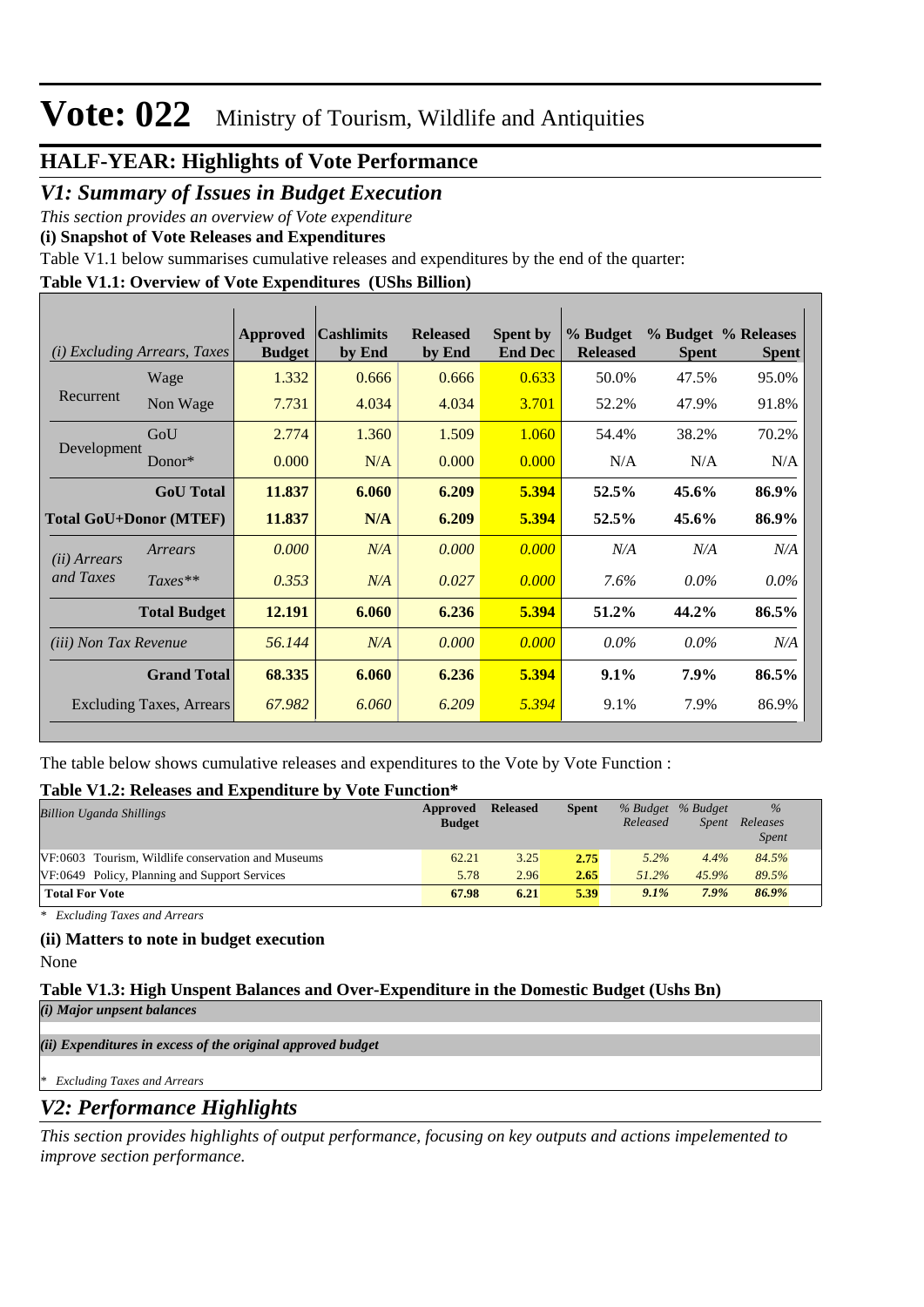## **HALF-YEAR: Highlights of Vote Performance**

## **Table V2.1: Key Vote Output Indicators and Expenditures\***

| Vote, Vote Function<br><b>Key Output</b>                                                      | <b>Approved Budget and</b><br><b>Planned outputs</b>                                                     |       | <b>Cumulative Expenditure</b><br>and Performance                                                                           |                  | <b>Status and Reasons for any</b><br><b>Variation from Plans</b> |       |
|-----------------------------------------------------------------------------------------------|----------------------------------------------------------------------------------------------------------|-------|----------------------------------------------------------------------------------------------------------------------------|------------------|------------------------------------------------------------------|-------|
| Vote Function: 0603 Tourism, Wildlife conservation and Museums                                |                                                                                                          |       |                                                                                                                            |                  |                                                                  |       |
| <b>Output: 060301</b>                                                                         | Policies, strategies and monitoring services                                                             |       |                                                                                                                            |                  |                                                                  |       |
| Description of Performance: Draft Bills of the Historical                                     | Monument Act submitted to<br>Cabinet; Draft Bills of the<br>Uganda Wildlife Act submitted<br>to Cabinet; |       | Procurement Bids for the<br>consultant has been opened<br>awaiting evaluation.                                             |                  | none                                                             |       |
| Performance Indicators:                                                                       |                                                                                                          |       |                                                                                                                            |                  |                                                                  |       |
| Number of inspections<br>undertaken to wildlife<br>protected areas                            | 8                                                                                                        |       |                                                                                                                            | 2                |                                                                  |       |
| <b>Output Cost:</b>                                                                           | UShs Bn:                                                                                                 | 0.958 | UShs Bn:                                                                                                                   |                  | 0.439 % Budget Spent:                                            | 45.8% |
| <b>Output: 060303</b>                                                                         | <b>Support to Tourism and Wildlife Associations</b>                                                      |       |                                                                                                                            |                  |                                                                  |       |
| Description of Performance: 25 wildlife clubs revived                                         |                                                                                                          |       | Funds have been remitted to<br><b>Uganda Wildlife Education</b><br>Center(UWEC) and the revival<br>of the clubs is ongoing |                  | none                                                             |       |
| Performance Indicators:                                                                       |                                                                                                          |       |                                                                                                                            |                  |                                                                  |       |
| No. of Wildlife Clubs of<br>Uganda (WCU) revived in<br>schools                                | 25                                                                                                       |       |                                                                                                                            | $\boldsymbol{0}$ |                                                                  |       |
| No. of associations<br>supported to train their<br>members in specific training<br>programmes | $\overline{4}$                                                                                           |       |                                                                                                                            | 1                |                                                                  |       |
| <b>Output Cost:</b>                                                                           | UShs Bn:                                                                                                 | 0.224 | UShs Bn:                                                                                                                   |                  | 0.116 % Budget Spent:                                            | 51.6% |
| <b>Output: 060304</b>                                                                         | <b>Museums Services</b>                                                                                  |       |                                                                                                                            |                  |                                                                  |       |
| Description of Performance: Nomination dossier for the Bigo Documentation, research and       | Byamugyenyi and Ntusi<br>prepared; 300 artifacts collected aroung Bigo and Ntusi is                      |       | sensitisation of the community<br>ongoing, 275 artifacts collected<br>for Soroti Museums                                   |                  | None                                                             |       |
| Performance Indicators:                                                                       |                                                                                                          |       |                                                                                                                            |                  |                                                                  |       |
| No. of kits designed and<br>loaned to schools for their<br>educational purposes               | 20                                                                                                       |       |                                                                                                                            | $\boldsymbol{0}$ |                                                                  |       |
| No. of artifacts collecetd                                                                    | 300                                                                                                      |       |                                                                                                                            | 180              |                                                                  |       |
| Nomination dossier for Bigo<br>Bya Mugyenyi, Ntusi,<br>Bwogero developed                      | Yes                                                                                                      |       |                                                                                                                            | Yes              |                                                                  |       |
| <b>Output Cost:</b>                                                                           | UShs Bn:                                                                                                 | 0.353 | UShs Bn:                                                                                                                   |                  | 0.163 % Budget Spent:                                            | 46.2% |
| <b>Output: 060305</b>                                                                         | <b>Capacity Building, Research and Coordination</b>                                                      |       |                                                                                                                            |                  |                                                                  |       |
| Description of Performance: 4 tourism associations supported The Ministry partnered with      | to carry out specific training of<br>their members                                                       |       | USAGA and conducted<br>defensive driving training for<br>driver guides                                                     |                  | None                                                             |       |
| Performance Indicators:                                                                       |                                                                                                          |       |                                                                                                                            |                  |                                                                  |       |
| No. of tourism research<br>studies undertaken                                                 | 4                                                                                                        |       |                                                                                                                            | 1                |                                                                  |       |
|                                                                                               | <b>UShs Bn:</b>                                                                                          | 0.139 | UShs Bn:                                                                                                                   |                  | 0.048 % Budget Spent:                                            | 34.9% |
| <b>Output Cost:</b>                                                                           |                                                                                                          |       |                                                                                                                            |                  |                                                                  |       |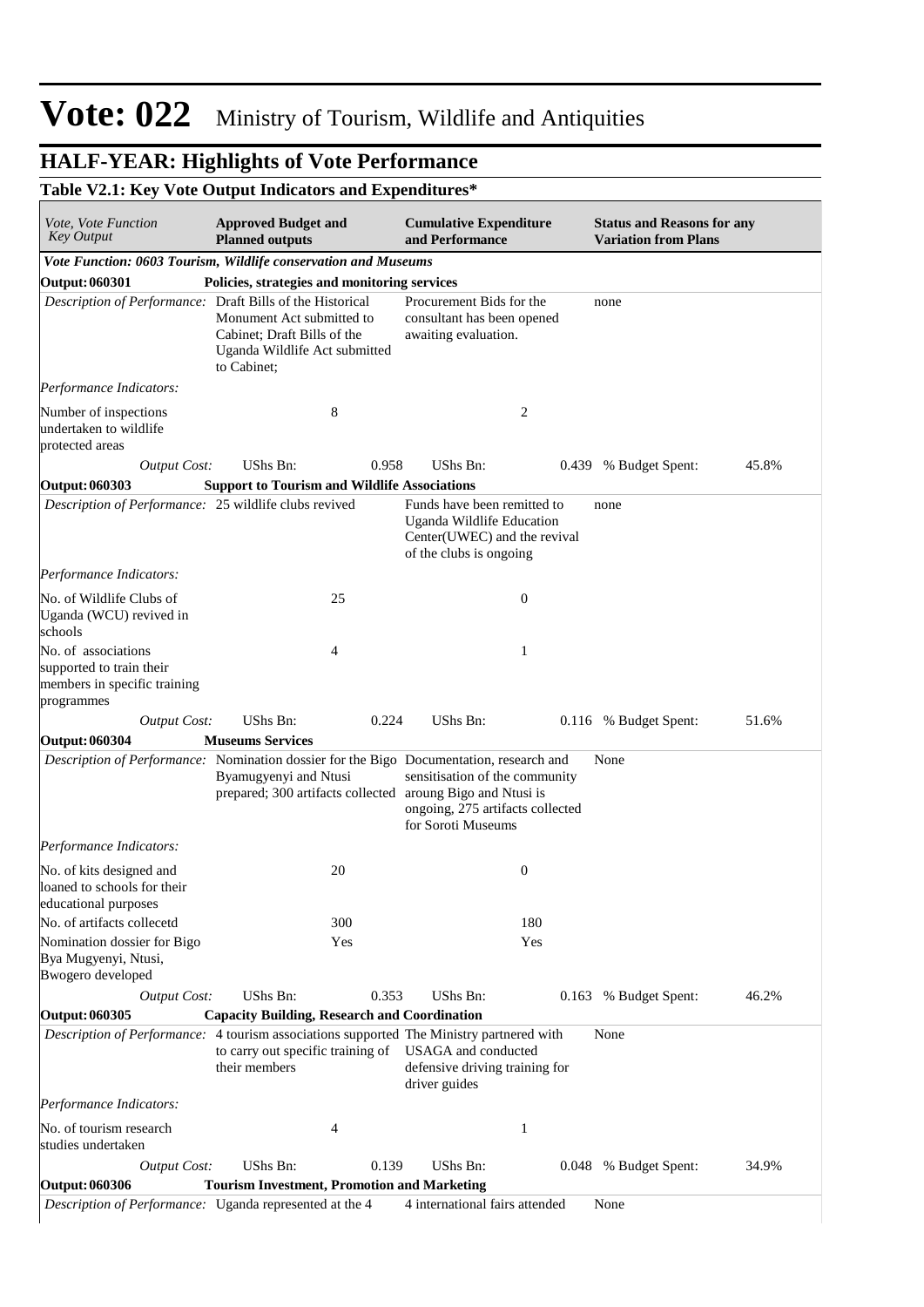# **HALF-YEAR: Highlights of Vote Performance**

| Vote, Vote Function<br><b>Key Output</b>                                             | <b>Approved Budget and</b><br><b>Planned outputs</b>                                                                                                                                                                                                                                                                                                         | <b>Cumulative Expenditure</b><br>and Performance                                          | <b>Status and Reasons for any</b><br><b>Variation from Plans</b> |       |  |
|--------------------------------------------------------------------------------------|--------------------------------------------------------------------------------------------------------------------------------------------------------------------------------------------------------------------------------------------------------------------------------------------------------------------------------------------------------------|-------------------------------------------------------------------------------------------|------------------------------------------------------------------|-------|--|
|                                                                                      | major International tourism<br>trade fairs in Spain, Berlin and<br>London and Indaba: 6 Tourism<br>clusters of Buganda, Busoga,<br>Kigezi Bunyoro, Tooro and<br>Bugisu supported to develop<br>and promote their tourism<br>products through domestic<br>events<br>Miss Tourism Uganda/EA Held;<br><b>African Travel Association</b><br>conference(ATA) Held |                                                                                           |                                                                  |       |  |
| Performance Indicators:                                                              |                                                                                                                                                                                                                                                                                                                                                              |                                                                                           |                                                                  |       |  |
| Number of Tourism cluster<br>supported to exhibit their<br>products                  | 6                                                                                                                                                                                                                                                                                                                                                            | 1                                                                                         |                                                                  |       |  |
| Number of international<br>Tourism fairs attended                                    | 3                                                                                                                                                                                                                                                                                                                                                            | 1                                                                                         |                                                                  |       |  |
| No. of Tourism regional and<br>international meetings held                           | 9                                                                                                                                                                                                                                                                                                                                                            | 3                                                                                         |                                                                  |       |  |
| <b>Output Cost:</b>                                                                  | UShs Bn:<br>1.058                                                                                                                                                                                                                                                                                                                                            | UShs Bn:                                                                                  | 0.547 % Budget Spent:                                            | 51.7% |  |
| <b>Output: 060352</b>                                                                | <b>Wildlife Conservation and Education Services (UWEC)</b>                                                                                                                                                                                                                                                                                                   |                                                                                           |                                                                  |       |  |
| Description of Performance: Feasibility studies for the                              | establishment of wildlife<br>education centres prepared for<br>Fort portal and Mayuge                                                                                                                                                                                                                                                                        | Feasibity Study for the<br>establishement of Education<br>Centres in Fortportal conducted | none                                                             |       |  |
| Performance Indicators:                                                              |                                                                                                                                                                                                                                                                                                                                                              |                                                                                           |                                                                  |       |  |
| No. of visitors entering<br><b>UWEC</b>                                              | 270,000                                                                                                                                                                                                                                                                                                                                                      | 115000                                                                                    |                                                                  |       |  |
| No. of feasibility studies for<br>the establishment of Wildlife<br>education centres | 2                                                                                                                                                                                                                                                                                                                                                            | $\mathbf{0}$                                                                              |                                                                  |       |  |
| <b>Output Cost:</b>                                                                  | UShs Bn:<br>2.902                                                                                                                                                                                                                                                                                                                                            | UShs Bn:                                                                                  | 0.070 % Budget Spent:                                            | 2.4%  |  |
| Output: 060353                                                                       | <b>Support to Uganda Wildlife Training Institute</b>                                                                                                                                                                                                                                                                                                         |                                                                                           |                                                                  |       |  |
|                                                                                      | Description of Performance: 130 students enrolled at UWTI 118 students enrolled at UWTI                                                                                                                                                                                                                                                                      |                                                                                           | none                                                             |       |  |
| Performance Indicators:                                                              |                                                                                                                                                                                                                                                                                                                                                              |                                                                                           |                                                                  |       |  |
| No. of students enrolling at<br>UWTI                                                 | 130                                                                                                                                                                                                                                                                                                                                                          | 118                                                                                       |                                                                  |       |  |
| <b>Output Cost:</b>                                                                  | UShs Bn:<br>0.992                                                                                                                                                                                                                                                                                                                                            | UShs Bn:                                                                                  | 0.424 % Budget Spent:                                            | 42.7% |  |
| Output: 060354                                                                       | <b>Tourism and Hotel Training(HTTI)</b>                                                                                                                                                                                                                                                                                                                      |                                                                                           |                                                                  |       |  |
| Performance Indicators:                                                              | Description of Performance: 260 students enrolled at HTTI                                                                                                                                                                                                                                                                                                    | 138 students enrolled                                                                     | none                                                             |       |  |
| Number of students enrolling<br>at HTTI                                              | 260                                                                                                                                                                                                                                                                                                                                                          | 138                                                                                       |                                                                  |       |  |
| <b>Output Cost:</b>                                                                  | UShs Bn:<br>2.867                                                                                                                                                                                                                                                                                                                                            | UShs Bn:                                                                                  | 0.725 % Budget Spent:                                            | 25.3% |  |
| Output: 060382                                                                       | <b>Tourism Infrastructure and Construction</b>                                                                                                                                                                                                                                                                                                               |                                                                                           |                                                                  |       |  |
| Description of Performance: Soroti Museum constructed;                               | Toilet facilities constructed at 5 construction of the Soroti<br>stiop over points; Multi purpose Museums has been opened<br>hall at UWTI and HTTI hotel<br>refurbished                                                                                                                                                                                      | Procurement Bids for the                                                                  | none                                                             |       |  |
| Performance Indicators:                                                              |                                                                                                                                                                                                                                                                                                                                                              |                                                                                           |                                                                  |       |  |
| Number of tourism                                                                    | 5                                                                                                                                                                                                                                                                                                                                                            | $\boldsymbol{0}$                                                                          |                                                                  |       |  |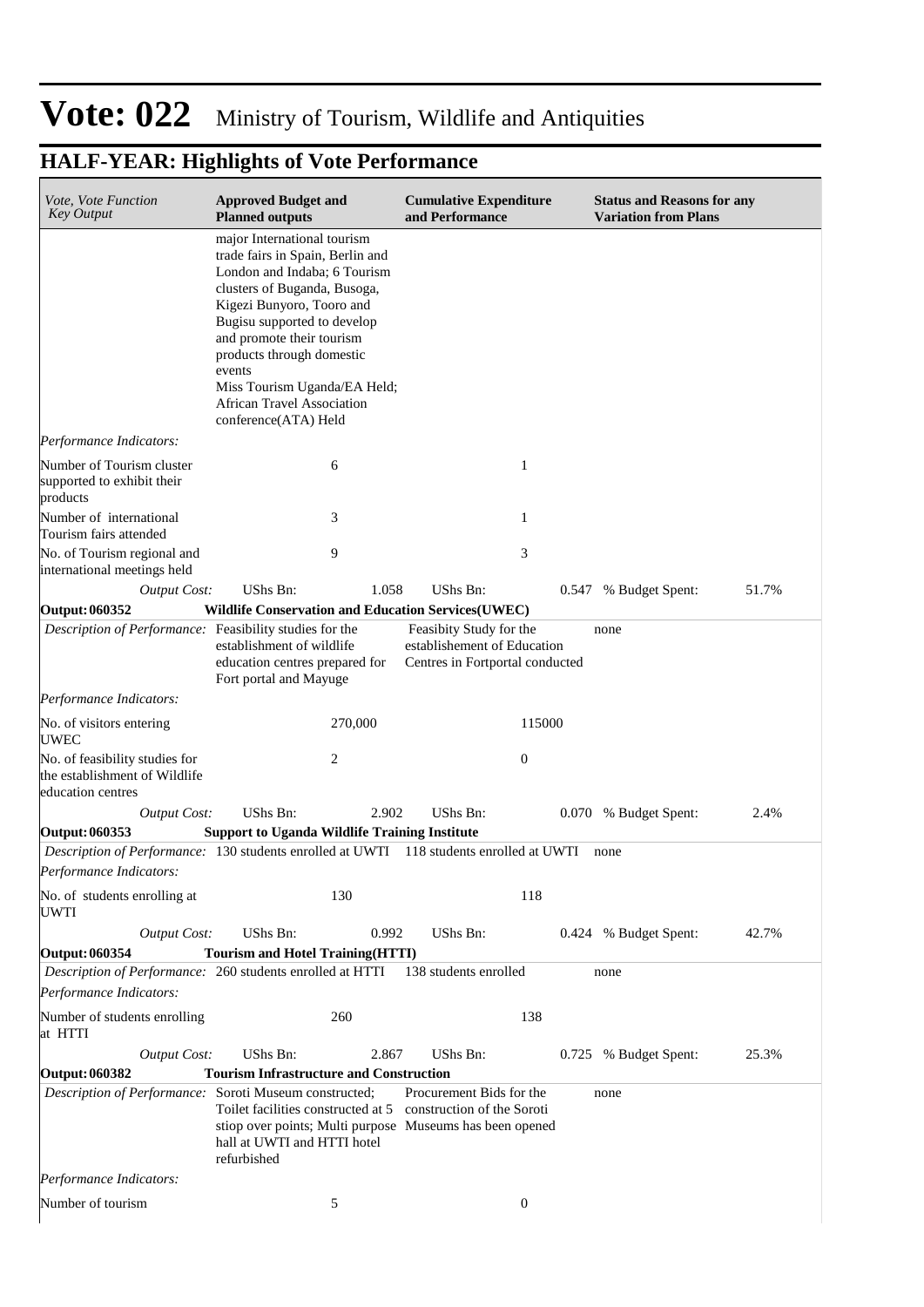### **HALF-YEAR: Highlights of Vote Performance**

| <i>Vote, Vote Function</i><br>Key Output                  | <b>Approved Budget and</b><br><b>Planned outputs</b> | <b>Cumulative Expenditure</b><br>and Performance | <b>Status and Reasons for any</b><br><b>Variation from Plans</b> |
|-----------------------------------------------------------|------------------------------------------------------|--------------------------------------------------|------------------------------------------------------------------|
| established at tourism stop                               |                                                      |                                                  |                                                                  |
| over points                                               |                                                      |                                                  |                                                                  |
| Output Cost:                                              | UShs Bn:                                             | 0.992<br>UShs Bn:                                | % Budget Spent:<br>21.6%<br>0.214                                |
| <b>Vote Function Cost</b>                                 | <b>UShs Bn:</b>                                      | $62.206$ UShs Bn:                                | 2.745 % Budget Spent:<br>4.4%                                    |
| Vote Function: 0649 Policy, Planning and Support Services |                                                      |                                                  |                                                                  |
| <b>Vote Function Cost</b>                                 | <b>UShs Bn:</b>                                      | 5.776 <i>UShs Bn:</i>                            | 2.649 % Budget Spent:<br>45.9%                                   |
| <b>Cost of Vote Services:</b>                             | UShs $Bn$ :                                          | $67.982$ UShs Bn:                                | <b>5.394</b> % Budget Spent:<br>$7.9\%$                          |

*\* Excluding Taxes and Arrears*

None

#### **Table V2.2: Implementing Actions to Improve Vote Performance**

| <b>Planned Actions:</b>                                                                                                                                                                                                                                        | <b>Actual Actions:</b>                                                                                                                                                                                                                        | <b>Reasons for Variation</b>                                                                                                                                                            |  |  |  |  |  |  |  |  |
|----------------------------------------------------------------------------------------------------------------------------------------------------------------------------------------------------------------------------------------------------------------|-----------------------------------------------------------------------------------------------------------------------------------------------------------------------------------------------------------------------------------------------|-----------------------------------------------------------------------------------------------------------------------------------------------------------------------------------------|--|--|--|--|--|--|--|--|
| Vote: 022 Ministry of Tourism, Wildlife and Antiquities                                                                                                                                                                                                        |                                                                                                                                                                                                                                               |                                                                                                                                                                                         |  |  |  |  |  |  |  |  |
|                                                                                                                                                                                                                                                                | Vote Function: 06 03 Tourism, Wildlife conservation and Museums                                                                                                                                                                               |                                                                                                                                                                                         |  |  |  |  |  |  |  |  |
| Construct Regional Museum in Soroti, 5<br>toilet facilities and 14 directional signages<br>at tourist stopovers and at the equator;<br>construct nature walkways, monument,<br>view decks and community mobilization at<br>Kissizi waterfalls and Kagulu hills | Procurement process for a firm to<br>construct Soroti Museums is under way;<br>BOQ's for the construction of the toilets at<br>the stop over centers being developed by<br>Ministry of Works;                                                 | None                                                                                                                                                                                    |  |  |  |  |  |  |  |  |
| Support 4 Associations to conduct specific<br>needs training for their staff                                                                                                                                                                                   | 1 Association (USAGA) supported in<br>providing defensive driving training for 40<br>tour driver guides                                                                                                                                       | None                                                                                                                                                                                    |  |  |  |  |  |  |  |  |
| Revive 25 Wildlife Clubs of Uganda<br>(WCU) in Schools; Loan 20 kits designed<br>to schools for their educational purposes;<br>Collet 300 artifacts; Develop the<br>nomination dossier for Bigo Bya<br>Mugyenyi, Ntusi, Bwogero                                | 180 artifacts from Kabarole were collected<br>and are being analysed; Nomination<br>Dossier for Bigo Bya<br>Mugyenyi, Ntusi, Bwogero developed. No<br>progress made on sending conditional<br>grants to revive wildlife clubs of Uganda.      | Wildlife Club of Uganda could not get on<br>IFMS system to receive funds. Funds will<br>be channeled through UWEC to achieve<br>the planned output.this will be done in<br>quarter two; |  |  |  |  |  |  |  |  |
| Vote Function: 06 49 Policy, Planning and Support Services                                                                                                                                                                                                     |                                                                                                                                                                                                                                               |                                                                                                                                                                                         |  |  |  |  |  |  |  |  |
|                                                                                                                                                                                                                                                                | Process of procuring a contractor to<br>construct the Soroti Museums is ongoing.<br>Also BOQ, s for the construction of 5<br>Toilets in the tourism stop overs is being<br>prepared and actual construction will start<br>in the next quarter | None                                                                                                                                                                                    |  |  |  |  |  |  |  |  |
| A budget has been set a side trainng in<br>short term courses                                                                                                                                                                                                  | No new staff was supported to train but 2<br>staff already on training programs were<br>supported.                                                                                                                                            | None                                                                                                                                                                                    |  |  |  |  |  |  |  |  |

### *V3: Details of Releases and Expenditure*

*This section provides a comprehensive summary of the outputs delivered by the Vote and further details of Vote expenditures by Vote Function and Expenditure Item.*

### **Table V3.1: GoU Releases and Expenditure by Output\***

| <b>Billion Uganda Shillings</b>                     | Approved<br><b>Budget</b> | <b>Released</b> | <b>Spent</b> | $%$ GoU<br><b>Budget</b> | $%$ GoU<br><b>Budget</b> | $%$ GoU<br>Releases |
|-----------------------------------------------------|---------------------------|-----------------|--------------|--------------------------|--------------------------|---------------------|
|                                                     |                           |                 |              | Released                 | <b>Spent</b>             | <i>Spent</i>        |
| VF:0603 Tourism, Wildlife conservation and Museums  | 6.06                      | 3.25            | 2.75         | 53.6%                    | 45.3%                    | 84.5%               |
| Class: Outputs Provided                             | 2.73                      | 1.69            | 1.31         | 61.7%                    | 48.1%                    | 77.9%               |
| 060301 Policies, strategies and monitoring services | 0.96                      | 0.52            | 0.44         | 54.4%                    | 45.8%                    | 84.2%               |
| 060303 Support to Tourism and Wildlife Associations | 0.22                      | 0.12            | 0.12         | 53.5%                    | 51.6%                    | 96.5%               |
| 060304 Museums Services                             | 0.35                      | 0.18            | 0.16         | 50.9%                    | 46.2%                    | 90.6%               |
| 060305 Capacity Building, Research and Coordination | 0.14                      | 0.07            | 0.05         | 51.0%                    | 34.9%                    | 68.4%               |
|                                                     |                           |                 |              |                          |                          |                     |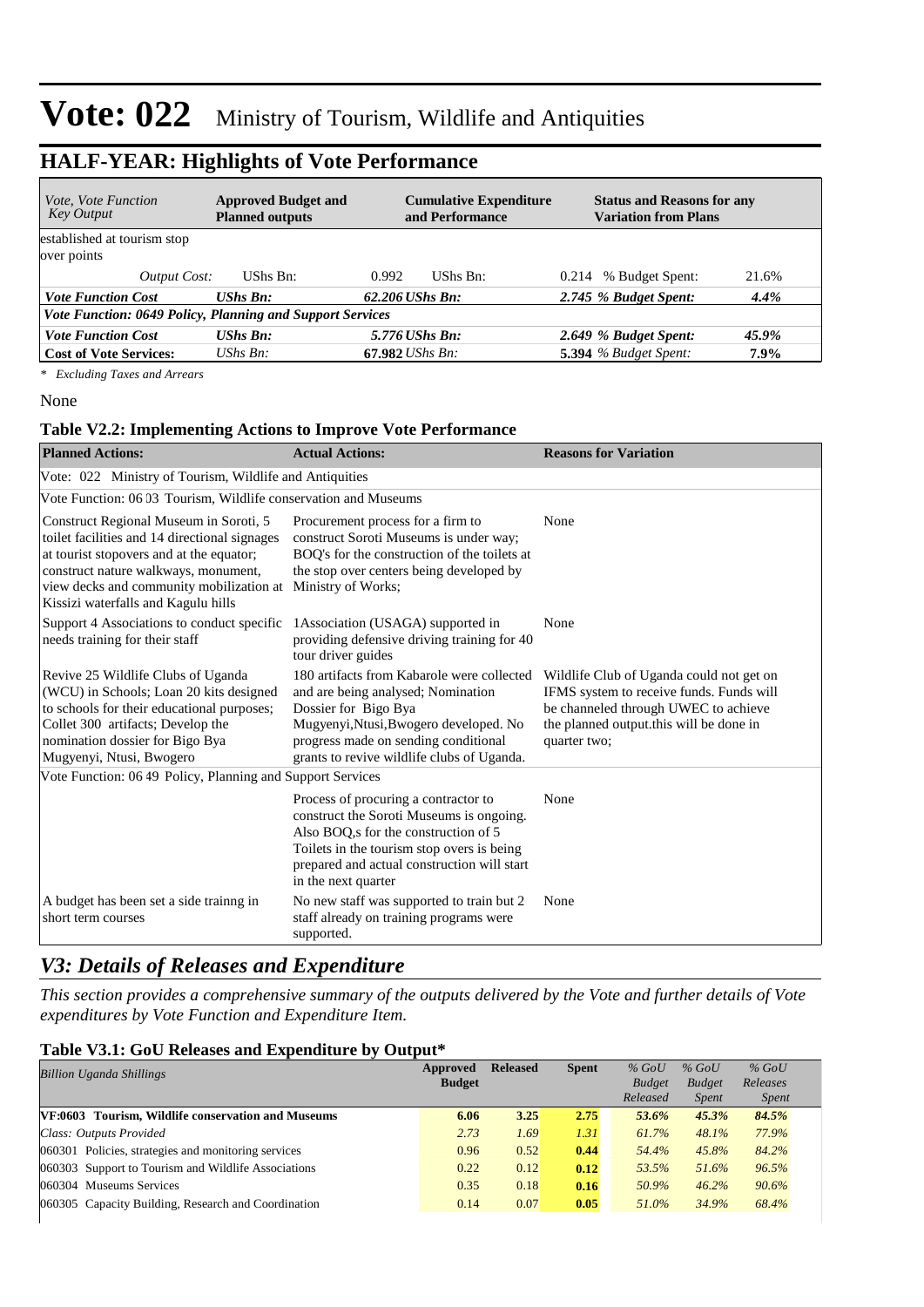# **HALF-YEAR: Highlights of Vote Performance**

| 060306 Tourism Investment, Promotion and Marketing               | 1.06  | 0.79 | 0.55 | 75.0% | 51.7%   | 68.9%   |
|------------------------------------------------------------------|-------|------|------|-------|---------|---------|
| Class: Outputs Funded                                            | 2.34  | 1.25 | 1.22 | 53.6% | 52.1%   | 97.2%   |
| 060352 Wildlife Conservation and Education Services (UWEC)       | 0.23  | 0.10 | 0.07 | 43.2% | 30.2%   | 70.0%   |
| 060353 Support to Uganda Wildlife Training Institute             | 0.79  | 0.42 | 0.42 | 53.8% | 53.8%   | 100.0%  |
| 060354 Tourism and Hotel Training (HTTI)                         | 1.32  | 0.73 | 0.73 | 55.3% | 55.0%   | 99.4%   |
| Class: Capital Purchases                                         | 0.99  | 0.31 | 0.21 | 31.4% | 21.6%   | 68.7%   |
| 060382 Tourism Infrastructure and Construction                   | 0.99  | 0.31 | 0.21 | 31.4% | 21.6%   | 68.7%   |
| VF:0649 Policy, Planning and Support Services                    | 5.78  | 2.96 | 2.65 | 51.2% | 45.9%   | 89.5%   |
| Class: Outputs Provided                                          | 5.36  | 2.81 | 2.59 | 52.4% | 48.3%   | 92.2%   |
| 064904 Policy, consultation, planning and monitoring services    | 0.68  | 0.34 | 0.31 | 49.2% | 45.7%   | 92.9%   |
| 064905 Ministry Support Services (Finance and Administration)    | 4.22  | 2.20 | 2.03 | 52.1% | 48.1%   | 92.4%   |
| 064906 Ministerial and Top Management Services                   | 0.46  | 0.27 | 0.24 | 59.8% | 53.5%   | 89.5%   |
| Class: Capital Purchases                                         | 0.41  | 0.15 | 0.06 | 36.5% | 14.4%   | 39.3%   |
| 064975 Purchase of Motor Vehicles and Other Transport Equipment  | 0.30  | 0.07 | 0.01 | 22.3% | 3.7%    | 16.7%   |
| 064976 Purchase of Office and ICT Equipment, including Software  | 0.09  | 0.07 | 0.05 | 75.8% | 53.7%   | 70.9%   |
| 064978 Purchase of Office and Residential Furniture and Fittings | 0.02  | 0.02 | 0.00 | 66.7% | $0.0\%$ | $0.0\%$ |
| <b>Total For Vote</b>                                            | 11.84 | 6.21 | 5.39 | 52.5% | 45.6%   | 86.9%   |

*\* Excluding Taxes and Arrears*

#### **Table V3.2: 2014/15 GoU Expenditure by Item**

| <b>Billion Uganda Shillings</b>                          | <b>Approved</b><br><b>Budget</b> | <b>Releases</b> | <b>Expend-</b><br>iture | % Budged<br><b>Released</b> | % Budget<br><b>Spent</b> | %Releases<br><b>Spent</b> |
|----------------------------------------------------------|----------------------------------|-----------------|-------------------------|-----------------------------|--------------------------|---------------------------|
| <b>Output Class: Outputs Provided</b>                    | 8.09                             | 4.49            | 3.90                    | 55.5%                       | 48.2%                    | 86.8%                     |
| 211101 General Staff Salaries                            | 1.33                             | 0.67            | 0.63                    | 50.0%                       | 47.5%                    | 95.0%                     |
| 211103 Allowances                                        | 0.84                             | 0.44            | 0.43                    | 52.0%                       | 51.7%                    | 99.4%                     |
| 213001 Medical expenses (To employees)                   | 0.01                             | 0.01            | 0.01                    | 52.2%                       | 52.0%                    | 99.6%                     |
| 213002 Incapacity, death benefits and funeral expenses   | 0.02                             | 0.01            | 0.01                    | 52.2%                       | 52.2%                    | 100.0%                    |
| 213003 Retrenchment costs                                | 0.01                             | 0.00            | 0.00                    | 52.2%                       | 52.2%                    | 100.0%                    |
| 221001 Advertising and Public Relations                  | 0.04                             | 0.02            | 0.02                    | 52.2%                       | 40.0%                    | 76.7%                     |
| 221002 Workshops and Seminars                            | 0.11                             | 0.06            | 0.05                    | 53.3%                       | 45.8%                    | 86.0%                     |
| 221003 Staff Training                                    | 0.32                             | 0.17            | 0.16                    | 52.4%                       | 51.7%                    | 98.8%                     |
| 221004 Recruitment Expenses                              | 0.01                             | 0.01            | 0.01                    | 52.2%                       | 52.2%                    | 100.0%                    |
| 221005 Hire of Venue (chairs, projector, etc)            | 0.04                             | 0.02            | 0.02                    | 52.9%                       | 52.5%                    | 99.3%                     |
| 221006 Commissions and related charges                   | 0.04                             | 0.02            | 0.02                    | 52.2%                       | 52.2%                    | 100.0%                    |
| 221007 Books, Periodicals & Newspapers                   | 0.06                             | 0.03            | 0.02                    | 51.9%                       | 36.9%                    | 71.0%                     |
| 221008 Computer supplies and Information Technology (IT) | 0.34                             | 0.16            | 0.14                    | 48.7%                       | 43.0%                    | 88.4%                     |
| 221009 Welfare and Entertainment                         | 0.13                             | 0.07            | 0.07                    | 53.9%                       | 52.0%                    | 96.6%                     |
| 221011 Printing, Stationery, Photocopying and Binding    | 0.18                             | 0.10            | 0.05                    | 52.7%                       | 29.5%                    | 55.9%                     |
| 221016 IFMS Recurrent costs                              | 0.03                             | 0.01            | 0.01                    | 52.2%                       | 52.2%                    | 100.0%                    |
| 221017 Subscriptions                                     | 0.65                             | 0.60            | 0.36                    | 91.5%                       | 55.1%                    | 60.2%                     |
| 221020 IPPS Recurrent Costs                              | 0.03                             | 0.01            | 0.01                    | 52.2%                       | 41.8%                    | 80.1%                     |
| 222001 Telecommunications                                | 0.18                             | 0.09            | 0.09                    | 53.2%                       | 52.3%                    | 98.3%                     |
| 222002 Postage and Courier                               | 0.00                             | 0.00            | 0.00                    | 52.2%                       | 52.2%                    | 100.0%                    |
| 222003 Information and communications technology (ICT)   | 0.10                             | 0.05            | 0.04                    | 53.7%                       | 39.8%                    | 74.1%                     |
| 223001 Property Expenses                                 | 0.06                             | 0.03            | 0.02                    | 52.2%                       | 30.9%                    | 59.2%                     |
| 223002 Rates                                             | 0.01                             | 0.00            | 0.00                    | 52.2%                       | 0.0%                     | 0.0%                      |
| 223004 Guard and Security services                       | 0.01                             | 0.00            | 0.00                    | 52.2%                       | 44.7%                    | 85.6%                     |
| 223005 Electricity                                       | 0.08                             | 0.04            | 0.04                    | 45.5%                       | 45.5%                    | 100.0%                    |
| 223006 Water                                             | 0.01                             | 0.01            | 0.01                    | 52.2%                       | 52.2%                    | 100.0%                    |
| $[223901$ Rent – (Produced Assets) to other govt. units  | 1.40                             | 0.73            | 0.66                    | 52.2%                       | 46.9%                    | 89.8%                     |
| 225001 Consultancy Services- Short term                  | 0.24                             | 0.13            | 0.09                    | 56.3%                       | 35.8%                    | 63.6%                     |
| 225002 Consultancy Services-Long-term                    | 1.05                             | 0.55            | 0.53                    | 52.2%                       | 50.2%                    | 96.1%                     |
| 227001 Travel inland                                     | 0.17                             | 0.09            | 0.09                    | 51.8%                       | 50.8%                    | 98.0%                     |
| 227002 Travel abroad                                     | 0.13                             | 0.11            | 0.10                    | 91.2%                       | 75.6%                    | 82.9%                     |
| 227003 Carriage, Haulage, Freight and transport hire     | 0.09                             | 0.04            | 0.04                    | 46.2%                       | 46.2%                    | 100.0%                    |
| 227004 Fuel, Lubricants and Oils                         | 0.24                             | 0.12            | 0.12                    | 52.2%                       | 52.2%                    | 100.0%                    |